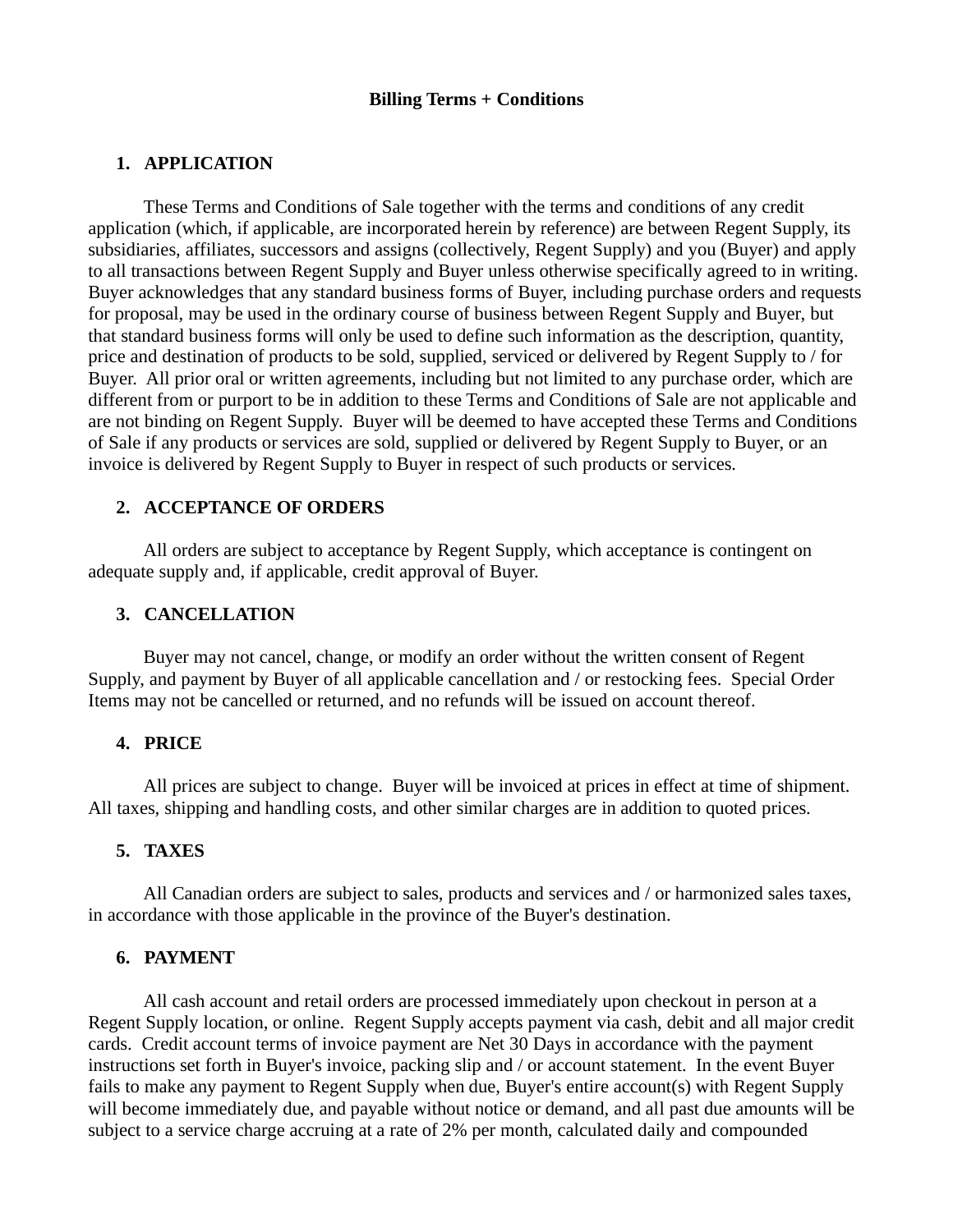monthly (26.82% per annum) or the highest rate permitted by law, whichever is lower. All returned cheques are subject to a \$25.00 processing fee. If Buyer is in default for non-payment, then in addition to any other remedies available to Regent Supply, Buyer agrees to pay and shall indemnify and hold harmless Regent Supply in respect of such interest together with all of the costs, losses, charges, expenses and liabilities of Regent Supply related or incidental to its collection efforts, or the enforcement of any of its rights in connection with such default – including legal fees. If Buyer's credit account is overdue, Regent Supply reserves its right to suspend Buyer's credit, place Buyer's account on COD or withhold shipments. Regent Supply will grant a lien waiver only to the extent that payment is received and not avoiable as a bankruptcy preference. Invoices and packing slips will both be received at time of purchase or time of delivery, as applicable. It is Buyer's responsibility to direct invoices to its proper paying authority. Additional copies of invoices are only available upon request, and are subject to a service fee. If Buyer is interested in opening a credit account, applications can be completed in person at any Regent Supply branch. Purchases on credit accounts are subject to application processing times.

## **7. CASE QUANTITIES**

Full case quantities of certain products are provided for reference only. Unless the quoted price of a product is provided on a "per case" basis, where provided, Buyer must elect to purchase that number of units stated to be in a full case in order to purchase that quantity. Case quantities are provided by the applicable manufacturer, and are subject to change without notice.

### **8. MANUFACTURER WARRANTY CLAIMS AND SERVICE PARTS**

Regent Supply is an authorized warranty claims processor and parts distributor for various manufacturers. All authorized warranty claims will be processed by Regent Supply immediately, subject to manufacturer requirements that products first be inspected, in which case additional charges may apply. A manufacturer warranty return number must be provided to and approved by Regent Supply prior to the purchase of any product ordered on account of manufacturer warranty claims, failing which such products will be charged to Buyer's account, and will be subject to Regent Supply's usual payment terms.

### **9. BACK ORDERS**

Items which are not shipped are back ordered for future shipment unless Buyer cancels its orders, in whole or in part, in accordance with these Terms and Conditions of Sale.

#### **10. SET-OFF**

Buyer is not entitled to set-off any amounts due to Regent Supply by any amount that may be due by Regent Supply to Buyer in connection with any transaction governed by these Terms and Conditions of Sale.

#### **11. BUILDER'S LIENS**

Buyer acknowledges and agrees that, in the event that Buyer purchases products from Regent Supply and supplies or incorporates such materials in respect of an improvement pursuant to the applicable construction or builder's lien legislation, Regent Supply reserves its rights under such legislation, and Buyer further agrees that such products will be deemed to have been purchased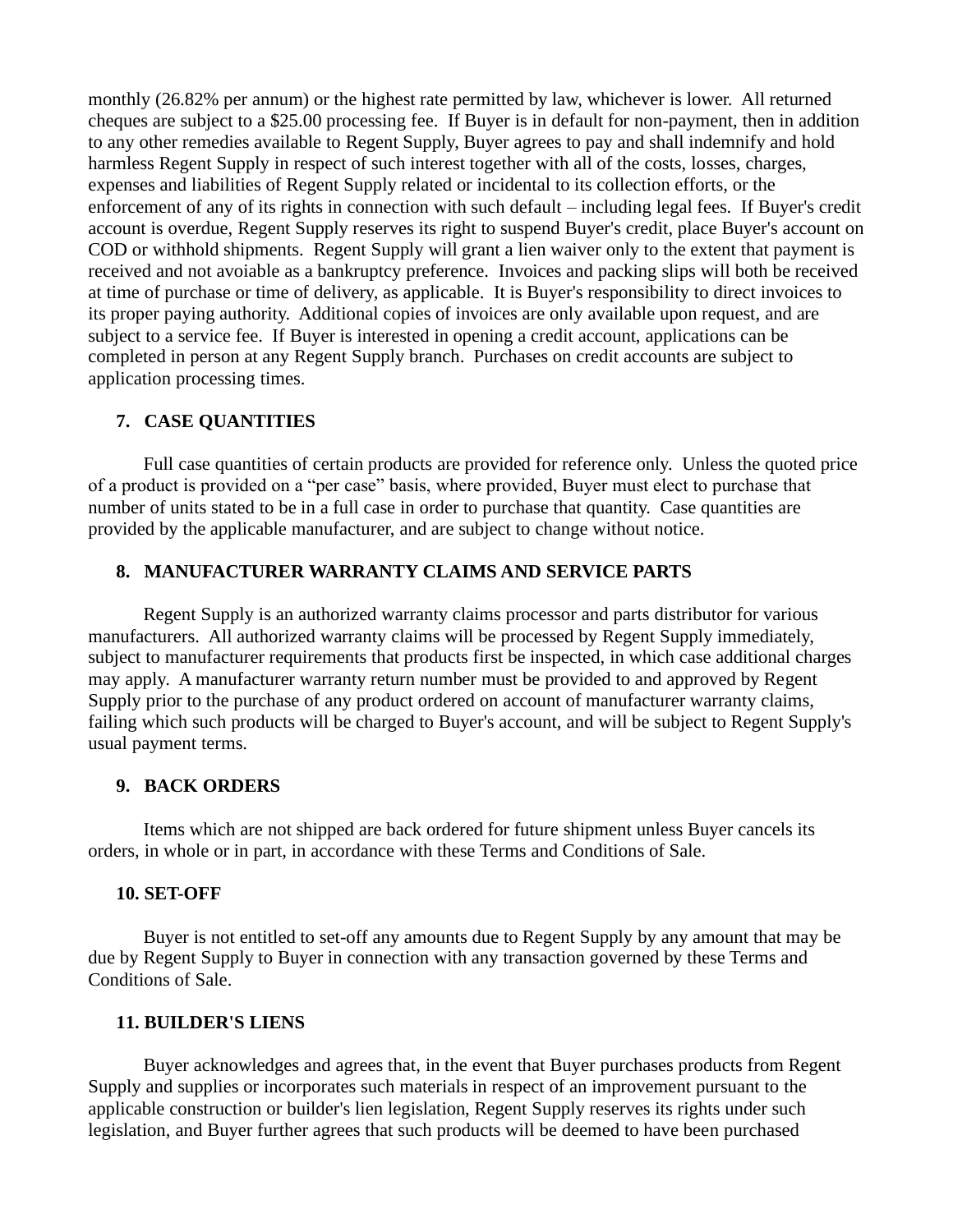pursuant to a prevenient arrangement and that one continuing contract is deemed to be in place.

## **12. WARRANTY**

Regent Supply warrants only title to products sold, supplied, or delivered to Buyer. All other warranties are those of the applicable manufacturer. Regent Supply assigns to Buyer any warranty provided buy its suppliers and by the manufacturer. Buyer waives any right to legal action against Regent Supply for damage caused by the products sold, supplied, or delivered by Regent Supply, which includes and is not limited to environmental damages. Any warranty is void is a product is subject to misuse, modifications, unsuitable physical or operating environment, improper use or maintenance, storage, application or installation. Some products are stamped during production with date codes to signify the warranty period of such products. Manufacturer warranties on date coded products will only be approved for claims filed within the stated warranty period and it is Buyer's responsibility to verify such warranty periods before installation.

# **13. LIMITATION OF LIABILITY**

In no event will Regent Supply's liability, if any, exceed the net sales price of the products sold, supplied, or delivered to Buyer. Regent Supply will not, in any circumstances, be liable for any special, indirect, incidental, liquidated or consequential damages suffered by Buyer.

### **14. DEFAULT**

If Buyer is in default of these Terms and Conditions of Sale, Regent Supply may, at its option, cancel any non-executed portion of any order to which these Terms and Conditions of Sale apply, and / or exercise any right or remedy which may be available to it at law. Buyer will be in default under these Terms and Conditions of Sale if: (a) the Buyer fails to perform any covenant, term or condition contained herein, or breaches any representation or warranty given by Buyer to Regent Supply; (b) Buyer fails to give a required notice to Regent Supply; (c) Buyer is insolvent or fails to pay its debts as they come due, or Buyer makes an assignment for the benefit of its creditors, or a receiver or receiver and manager is appointed for Buyer, or for any of the products ordered pursuant to those Terms and Conditions of Sale, or if any petition is filed to adjudicate Buyer bankrupt.

# **15. INDEMNIFICATION**

Buyer shall indemnify, hold harmless and defend Regent Supply, its affiliates and their respective employees, officers, directors and agents from and against any action, cause of action, judgment or claim for damages to property (including environmental damages) or bodily injury, loss of life or any other liability, cost or expense of any nature as a result of the breach of any applicable laws or regulations or these Terms and Conditions of Sale, in connection with the installation, use or service by Buyer of the products sold, supplied or delivered by Regent Supply.

# **16. SEVERABILITY**

These Terms and Conditions of Sale will be construed as if prepared jointly by the parties hereto and any uncertainty or ambiguity will not be interpreted against any one party. If any of the provisions contained in these Terms and Conditions of Sale are held to be unenforceable, then such provision will be given effect in such reduced form as may be decided by a court of competent jurisdiction; provided, however, that if any provision should be declared unenforceable or invalid for any reason, such